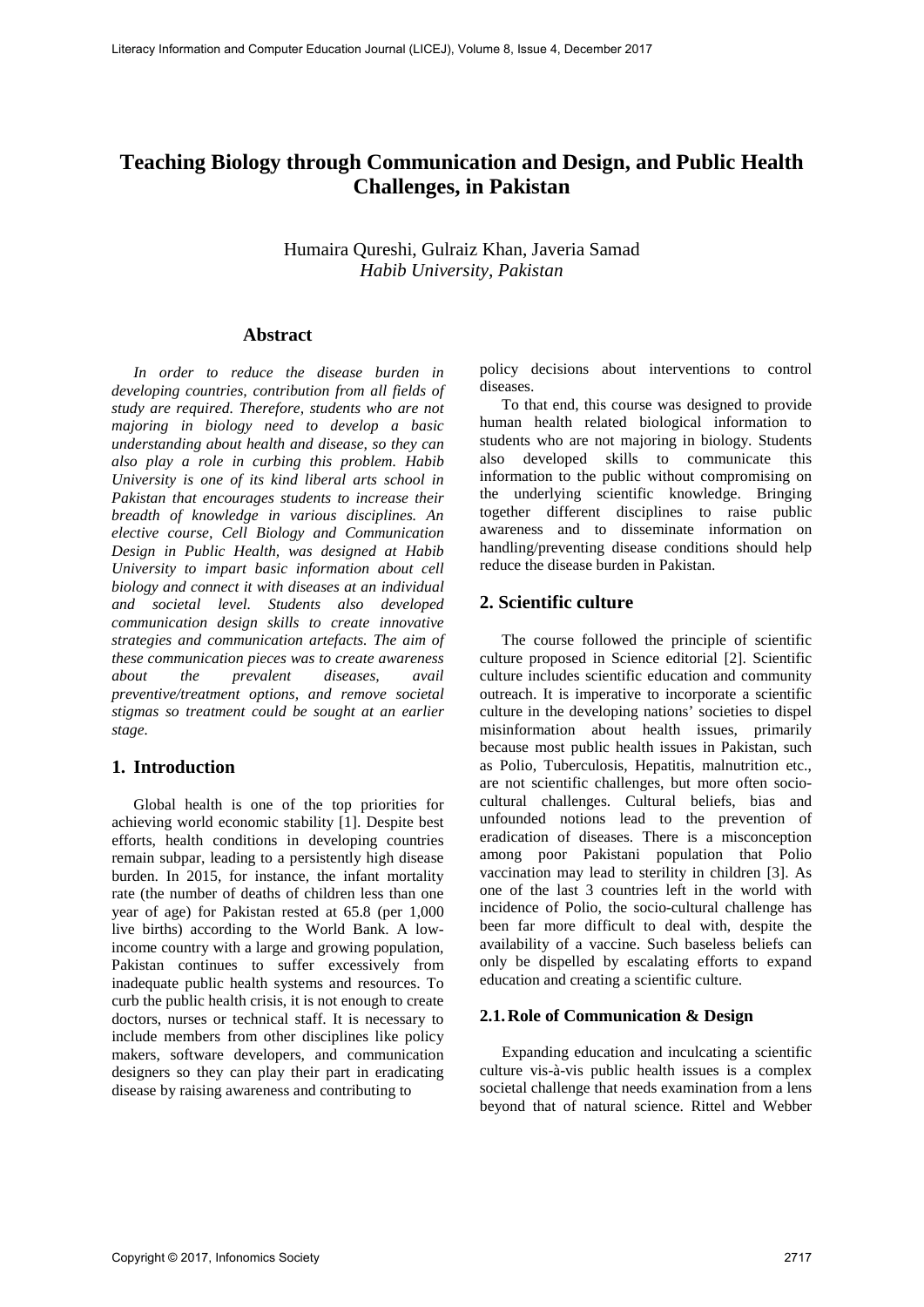talked about such challenges in early 1970s from a design perspective. The inherent 'wickedness' of these challenges, they argued, is because of the changing, pluralistic nature of the society where indisputable notions of public good were becoming increasingly difficult to agree upon. Empirical, scientific approach to problem solving had served the society well for decades, especially as it improved the quality of life for people, but was increasingly being attacked during the volatile decade they were writing in. These wicked problems required a completely different mindset, and tools, from their tame counterparts, they argued. Their diagnosis, however, was restricted to what they called "societal problems" that planning dealt with, such as urban regeneration, income inequality, welfare programs and so on. For them, "scientists and perhaps some class of engineers" still dealt with solvable, "tame" problems [4].

Polio, which proved to be a "tame" problem in most countries of the world from where it has been eradicated, has proven to be quite a "wicked" problem in Pakistan. Despite awareness, parents have routinely refused to get children vaccinated, and polio teams have come under violent attacks, leading to loss of life of the health workers [5]. An indisputable notion of public good, i.e. eradication of Polio, has become difficult to agree upon by some fringe groups, threatening the resurgence of the disease not just in Pakistan, but also its spread to other parts of the world. This challenge is not exclusive to Pakistan and Polio. The rise of antivaccination sentiment, against scientific evidence, and flamed by conspiracies linking vaccination to autism, has led to a resurgence in the cases of measles in United States, with a record 667 cases from 27 states reported to CDC's National Center for Immunization and Respiratory Diseases [6]. Viruses have gone from being a scientific challenge, to a socio-cultural one.

Communication, therefore, provides an additional tool to examine the complex public health challenges. This conjecture is not without evidence: a key tool used by the Global Polio Eradication Initiative, a public-private partnership led by national governments and spearheaded by the World Health Organization, Rotary International, the US Centers for Disease Control and Prevention, and the United Nations Children's Fund, is Rhizome, an "online resource […] designed to support the endgame of global polio eradication by bringing together quality guidance, tools and standards for polio Communication for Development (C4D) strategies" [7]. The global focus on communication strategies has been evident in the current polio eradication campaign in Pakistan, with an emphasis on personal

testimonies for advertising campaigns, particularly from religious leaders, and a coherent visual identity for the vaccination teams and their equipment, to build trust in the repeated campaigns, after several setbacks and scandals involving expired vaccinations [8].

Design, through the Human-Centred Design and Design Thinking methodology, has also been increasingly used to address complex, endemic problems through innovative solutions, particularly in the global south. These additional lenses, therefore, were combined with knowledge of cell biology to examine public health issues in a local context for this class.

#### **3. Student Assortment in Class**

Habib University is Pakistan's first liberal arts and sciences undergraduate university. It offers majors in 4 disciplines: Social Development and Policy (SDP), Communication and Design (CND), Computer Science (CS) and Electrical Engineering (EE). SDP and CND come under School of Arts, Humanities and Social Sciences while CS and EE come under School of Science and Engineering. As a liberal arts institution, Habib encourages students to increase the breadth of their knowledge, through a common liberal core, and three programs that offer minors in Integrated Sciences and Mathematics, Languages and Literature, and Comparative Liberal Studies. Open electives are offered in various disciplines, particularly the minor programs, and the course in Cell Biology and Public Health was one such elective.



Figure 1. Composition of class, by majors, year of study, and prior knowledge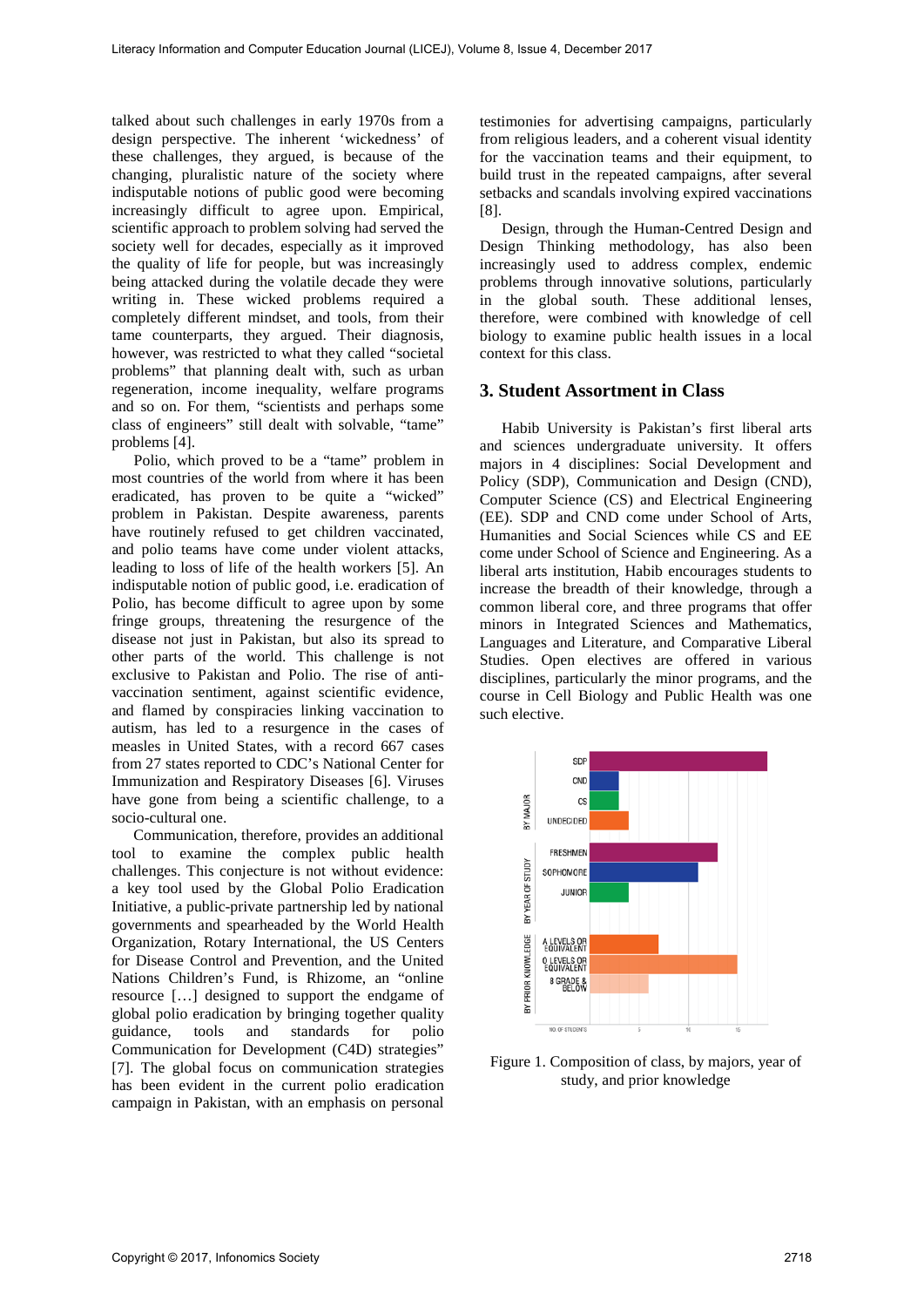A total of 28 students from three different majors attended the course. The following figure shows the class composition by majors, by year of study, and by prior knowledge of biology.

The course was offered as a freshmen-level elective but had a large number of sophomores and juniors in attendance too. The majority of students came from the Social Development and Policy major, but students from Computer Science and Communication and Design joined in too. At least four students had not declared their majors at the time of attendance.

## **3.1. Unique distribution based on prior knowledge**

Prior knowledge of biology provided the most diversity and proved to be a challenge to satisfy each category. The students with least exposure to biology found it difficult to cope while those with prior knowledge caught on fast. As it happens, this is a common occurrence among biology courses for nonmajors as some students take advance placement biology in high school (based on their interest) while others having had poor science classes often arrive with a negative attitude bordering on intimidation and uncomfortable with their science skills [9].

Best solution was to pair students having limited knowledge of biology with those having some command in the subject, so they could help each other.

# **4. Course Content**

As a 100-level course with students from a variety of disciplines and varying background in biology at the secondary and high school level, the cell biology component in the course was kept to a basic level [10]. Briefly, it included prokaryotic and eukaryotic cells, cell organelles, cell structure function, mitosis and meiosis and cancer, DNA and genetic mutations, Mendelian genetics and ABO blood grouping system and the immune system. Each component was linked with the final outcome/symptom of disease, so students could link the impact from cellular level to the body as a whole. For example, Mendelian genetics was taught in terms of Thalassemia, a disease quite prevalent in Pakistan. Then students were introduced to the basics of public health and epidemiology, so they could further link the disease to the society as a whole. Communication design element was introduced with reference to two contextually relevant public health problems – the polio vaccination, and the dengue virus infections. Students looked at the problem across all scales – from the individual cellular level, to the global scale

of fighting these persistent health concerns. Students got to develop a better understanding of communication strategies through a final project.

Apart from general text book readings, articles from newspapers, magazines and journals were included to facilitate students with weaker backgrounds.

## **5. Course co-teaching**

This course was designed to be a team taught interactive effort. Two instructors, each with specialized knowledge either in Cell Biology or Communication Design, built this course from scratch. Since each instructor belonged to a different school at the university (the School of Arts, Humanities and Social Sciences or the School of Science and Engineering), this course was unique in its offering and especially appealing to students from both the schools. Though interdisciplinary teaching has its own sets of challenges, it is rewarding when students from different academic fields of study come together to offer integrative solutions.

Each instructor had well defined roles with proportionate distribution in the syllabus. The lead instructor was responsible for student attendance, enrollment, assignment/quiz/exam marks, uploading lectures on the student webs and determination of final grades.

## **6. Course Assessments**

Course was assessed based on the following criteria:

- a) Quizzes (15%)
- b) Assignments (15%)
- c) Class participation (5%)
- d) Mid-term (20%)
- e) Final Project (30%)
- f) Final Exam (15%)

Students were assigned four quizzes and two assignments. One of the quizzes was a take home quiz while another was Immediate Feedback Assessment Technique (IF-AT) based quiz.

Assignments included creating a 3D model for the cell and making a flyer for a disease of interest showing the disease mechanism right down to the cellular level.

## **7. Final Project**

The final project, titled Communication/Design for Public Health, was an investigation, and a proposition, into an existing area of public health concern. Students, either individually or in pairs, had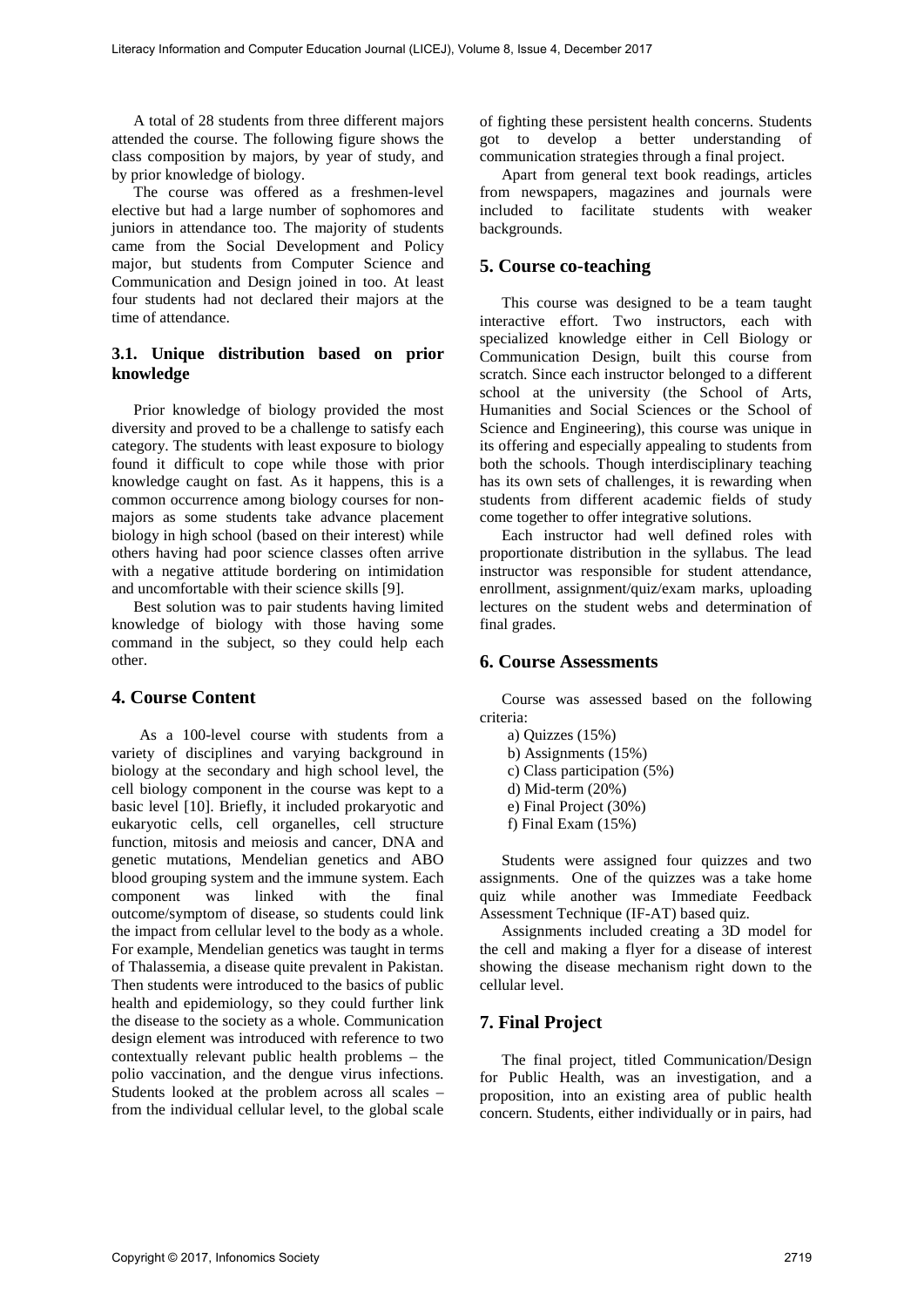to identify an existing public health issue – a virus, a disease, or any predominant medical condition – relevant to the context of Pakistan. They also had to identify at least one key stakeholder for this topic – a relevant practitioner, a hospital, a medical facility that specializes in this, or a patient. Building their knowledge on relevant desk research, students had to design a questionnaire and interview two stakeholders. After discussing about the gaps in the existing strategy (prevention or cure) and the communication artefacts (pamphlets, ads, radio or television spots, websites, etc.), students had to (re)design a communication strategy and come up with a new artefact. Their final outputs were in three forms:

1. An A-3 poster that contextualized the topic. The poster was constructed in Adobe InDesign. It covered a quick scientific explanation of how the disease works, with an original cellular sketch to show the disease mechanism at the cellular level, the incidence of the disease/virus globally or in Pakistan, how it spreads, and what's the existing communication strategy. The students then proposed a new strategy, mentioning all the components, their tone and the visual language.

# **Public Health Issue**



Figure 2. Sample poster layout

2. An artefact that's representative of the new strategy – students had the option to make a new pamphlet/poster/radio ad/30-sec TV ad/website etc. The artefact showed the redesigned components of their new strategy in action.

3. A written, 1000-word report about their process, explaining how they arrived at these outputs, and how they are more effective than existing ones. Table 1 shows the different diseases that the students chose to work on and the various communication artefacts that they adopted for the new strategy.



Figure 3. The inside of a student-designed, bilingual pamphlet on Hemophilia

Table 1. Diseases with relevant artefacts designed as part of new communication strategy

| <b>Disease</b>       | <b>Communication Artefact</b>                            |  |
|----------------------|----------------------------------------------------------|--|
| Diabetes Type 1      | Pamphlet for awareness                                   |  |
| Thalassemia          | "Students<br>Facebook<br>page<br>against thalassemia"    |  |
| Chronic Kidney       | Phone hotline (interactive voice                         |  |
| Disease              | response)                                                |  |
| <b>Breast Cancer</b> | Video for breast cancer self-<br>check                   |  |
| <b>Tuberculosis</b>  | Radio ad in national language                            |  |
| Diabetes Type 2      | Meal plan pamphlet                                       |  |
| Naegleria            | Radio ad in national language                            |  |
| Oral Cancer          | Video for awareness                                      |  |
| <b>Breast Cancer</b> | Website for<br>with<br>awareness                         |  |
|                      | chat room for patient support                            |  |
| Emphysema            | Poster for awareness in national<br>language             |  |
| Thalassemia          | blood<br>Poster<br>increase<br>$\mathsf{to}$<br>donation |  |
| Hemophilia           | Pamphlet for awareness                                   |  |
| Alzheimer            | Video for awareness                                      |  |
| <b>HIV</b>           | Radio ad in local dialect                                |  |
| Gastric ulcers       | for awareness<br>Poster<br>and<br>treatment options      |  |
| Hepatitis B          | Pamphlet for awareness                                   |  |

# **8. Active Learning Approaches**

Extra effort had to be put in to keep the students engaged and motivated since this was an elective class. Class activities, videos and memes were included in the lecture and relevant movies were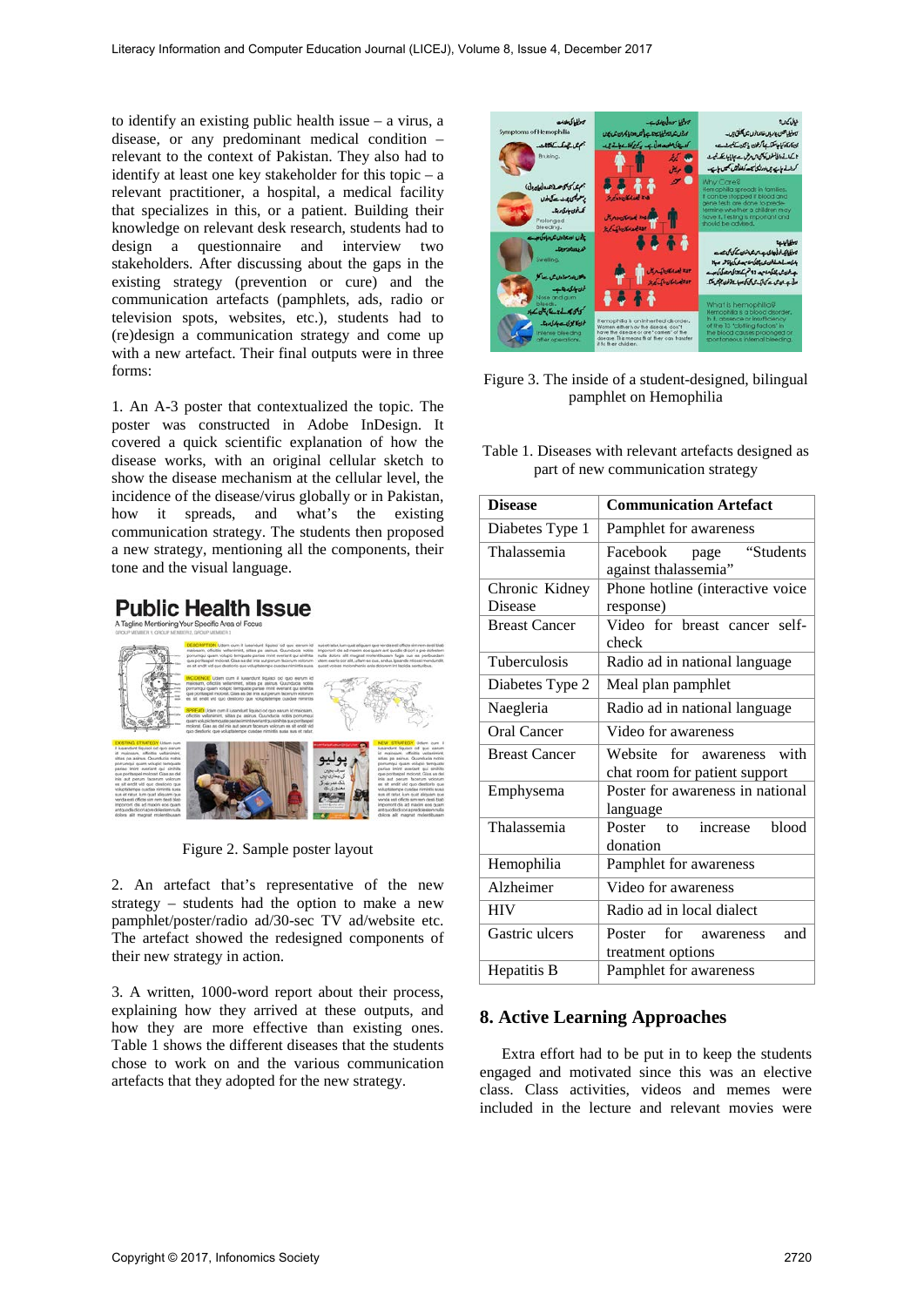recommended to keep the students' interest alive. Students were provided with worksheets to emphasize key concepts and help them practise the new skill gained in the class.

#### **8.1. Use of software, Socrative**

Socrative (a cloud-based student response system that allows students to respond to questions using their smartphones) was employed to gauge understanding from students at the individual level. It allowed for students to reaffirm the answers in class without having to own up to their mistakes as the software allows them to answer questions anonymously as well. This also benefited the teacher to ascertain the level of understanding exhibited from the class after explaining a certain topic, so measures could be taken to reinforce the concept if necessary.

#### **8.2 Videos by the Amoeba Sisters**

Videos from the "Amoeba Sisters" were quite popular amongst the students with limited prior knowledge of biology as their explanation methods were quite humorous and compelling, explaining advanced topics in an accessible manner. Videos also had related worksheets to enforce the concept [11].

## **8.3. Mitosis and Meiosis simulation lab kit**

A commercially available lab kit from Fisher Scientific was utilized for a hands-on activity by students in order to convey the concept of mitosis and meiosis. Student got to construct models using colored pop beads to illustrate chromosome structure and function such as genetic recombination, crossing over and chromosomal aberration. Students specially enjoyed this activity as it cleared up the major differences between the two modes of cell division in a fun manner [12].

#### **8.4. Creating a 3D model of the cell**

As part of an assignment the students had to create a 3D model of the cell using any material that they deemed appropriate. One of the students created an edible model using a cake as the main body of the cell and different icings to generate the cell components. Another used a cantaloupe as the main cell body with carved insides for playdoh-based cell component suspended in jelly as the cell cytoplasm. One more group used their skills from the engineering workshop to design a unique model of the cell using wood pieces.

#### **8.5. Hands-on lab activities**

Students were provided the opportunity to test their ABO blood groups in class with a short handson exercise. This was specifically exciting for some students as they never knew that finding out their blood group was such as easy task. Some students were hesitant to prick themselves, so this activity was kept optional. Students were also briefed on the importance of sterile handling techniques and appropriate disposal of biological waste.

While studying about DNA, the students got to isolate cellular DNA from pea extract and thus having visualized the DNA, it helped to hold the students' interest in all DNA related theoretical work.

#### **8.6. Use of IF-AT for quiz**

The Immediate Feedback Assessment Technique (IF-AT), is a stimulating and revolutionary new testing system that transforms traditional multiplechoice testing into an interactive learning opportunity for students [13]. It enables students to get immediate feedback on the accuracy of their answers, whether they are right or wrong, and the opportunity to try again if the answer is incorrect. Thus, the IF-AT teaches while it assesses.

#### **8.7. Adobe InDesign training**

To strengthen poster designing skills, the students also received hands on introductory training for Adobe InDesign, a desktop publishing software application used for creating posters, flyers and brochures.

## **9. Student Performance**

Students received grades based on the following criteria:

 $A = 90$  or above  $B+ = 80$  or above  $B = 70$  or above  $C = 60$  or above

According to performance based on majors, it was noticed that most students achieved a B+ grade irrespective of the major they were enrolled in (see Figure 4).

According to performance based on prior knowledge of biology, students with background in A Level biology (and the local board equivalent) fared better than other students. All students from a background in O levels received a B+ or lower grade. The same was true of students who had last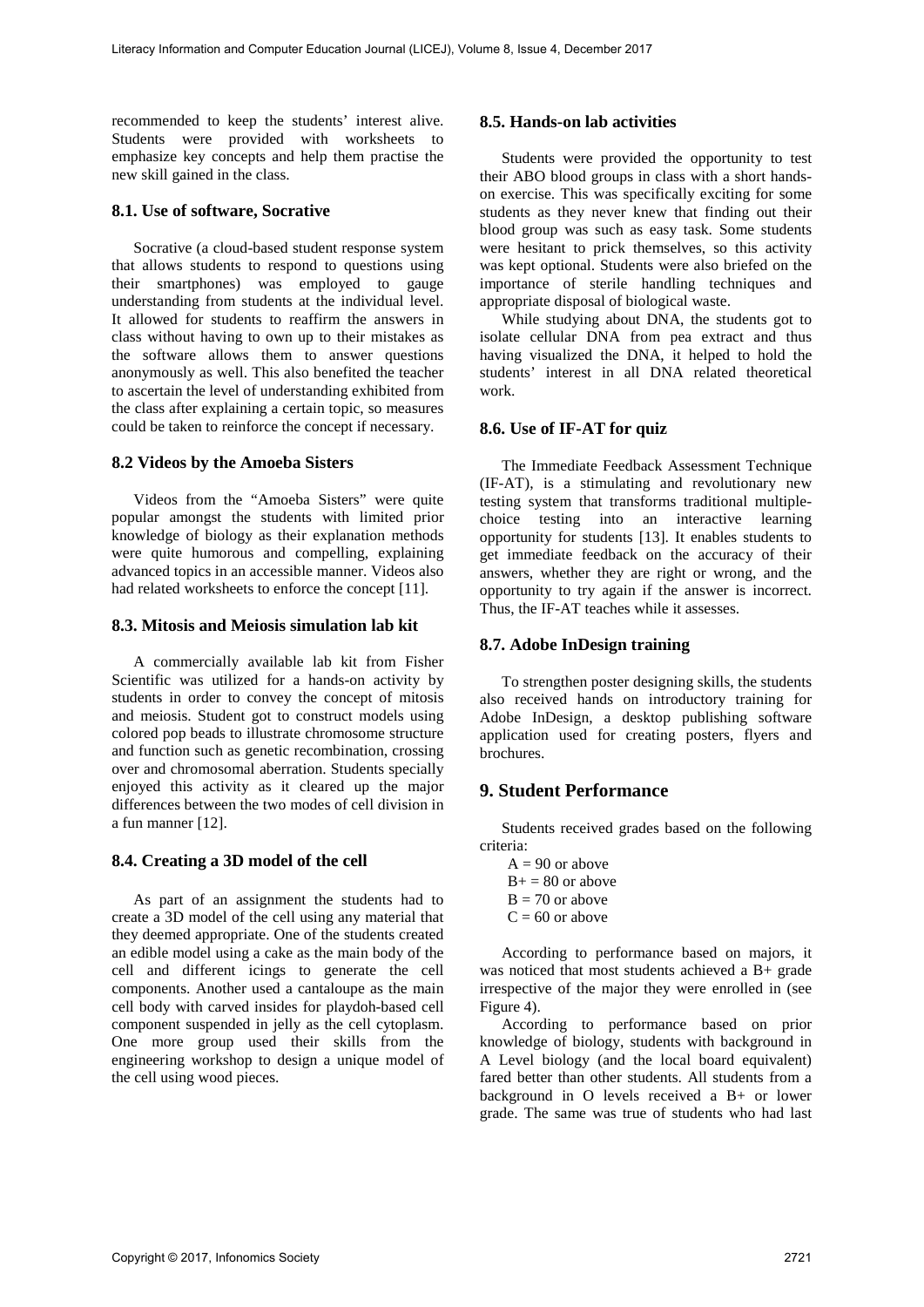encountered biology in 8<sup>th</sup> grade or below (see Figure 5).



Figure 4. Number of students with grades achieved, distributed on the basis of enrolled majors



Figure 5. Number of students with grades, distributed on the basis of prior knowledge



Figure 6. Number of students with grades, distributed on the basis of prior knowledge



Figure 7. Number of students with grades achieved distributed on the basis of year of study

A majority of students in class came from non-Science or undeclared majors. However, their affiliation did not affect their grades. They performed as well, and better, than their Science counterparts (see Figure 6).

Freshmen students were anticipated to perform below sophomore and junior students because first year grades do not contribute to their overall GPA according to university policy. However, that was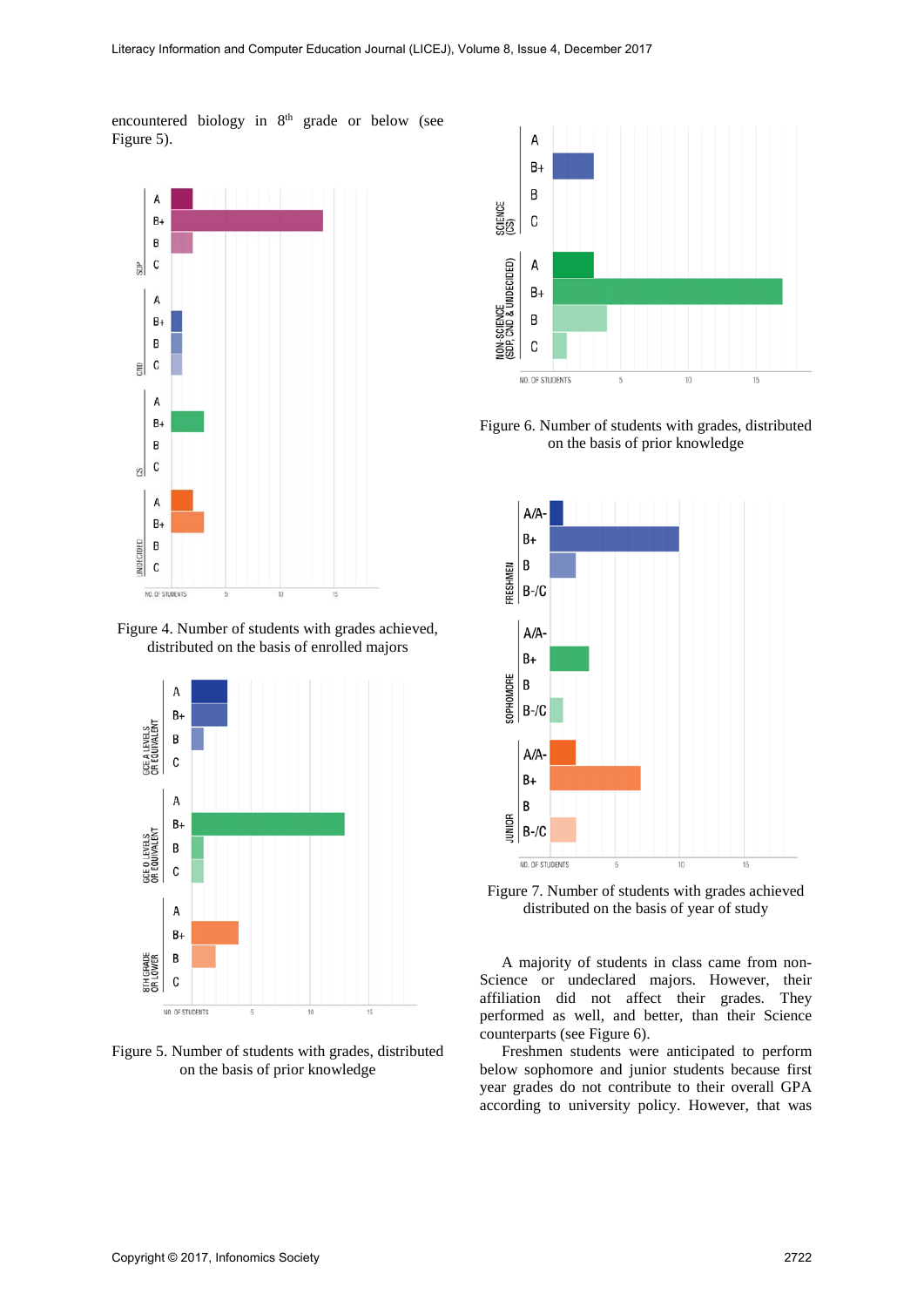not the case. Both, first year students and advanced students (sophomores and juniors) performed equally well in the class (see Figure 7).

#### Table 2. Evaluations of course from students (n=8). Maximum rating was 5. Rating Scale: 1 is Strongly Disagree, 5 is Strongly Agree

| Criterion                                                                        | Rating<br>(average) |
|----------------------------------------------------------------------------------|---------------------|
| The syllabus clearly stated course<br>and learning outcomes                      | 4.13                |
| The material presented in the course<br>was consistent with the syllabus         | 4.13                |
| The material presented in the course<br>increased my knowledge of the<br>subject | 4.0                 |
| Assignments helped to increase my<br>knowledge and confidence in the<br>subject  | 3.38                |
| The material presented in the course<br>was engaging for the students            | 3.75                |
| The course provided knowledge and<br>tools I will use in the future              | 3.5                 |
| The course challenged me in ways<br>that encouraged intellectual growth          | 3.38                |

## **10. Student learning through field work**

For the final project, students had to find relevant stakeholders and interview them. The student group working on Thalassemia encountered two NGOs working on Thalassemia, both of which had lost patients to the disease and that is why they were driven to combat it. Very little work was being done at the government level. Most affected families were unaware of the risk that intermarriages bring for Thalassemia and there were many children in the same family affected with the disease. Hence, our students devised a strategy to get all students at university level to get tested, therefore, they would know their status before marriage and lower the incidence of Thalassemia this way. Their Facebook page, "Students against Thalassemia", is now functional and the drive for Thalassemia testing at the university will start next semester.

Another group working on AIDS interviewed a village woman who had contracted HIV from her husband and had transmitted it to both her children at birth. After the death of the husband, the family had ostracized her and she was upset that she was completely unaware of the dangers of contracting HIV and the taboo that surrounds it. This group made a radio ad in the village's local dialect, explaining ways to prevent HIV contraction and how unsuspecting housewives were not to be blamed.

A third group working on Breast Cancer learnt about how women are ashamed/embarrassed to talk about lumps in the breast and hence delay seeking treatment leading to advanced stage of the disease. This group made a website where women could communicate with other patients/doctors and read about survivor stories to move past the stigma associated with breast cancer.

# **11. Course evaluations**

Course evaluations were carried out through the Center for Pedagogical Excellence at Habib University. The overall response rate was twenty seven percent which is on the lower side, given it was exam season for the students and the course evaluations are not mandatory for them.

Table 3. Evaluations of instructors from students (n=8). Maximum rating was 5. Rating Scale: 1 is Strongly Disagree, 5 is Strongly Agree

| <b>Criterion</b>                                                                                                | <b>Rating</b><br>(average) |
|-----------------------------------------------------------------------------------------------------------------|----------------------------|
| The instructor clearly<br>communicated the syllabus,<br>objectives and learning outcomes of<br>this course.     | 4.5                        |
| The instructor was prepared for<br>class                                                                        | 4.63                       |
| The instructed presented course<br>material in an organized fashion                                             | 4.63                       |
| The instructor stimulated<br>my<br>interest in the course                                                       | 4                          |
| The instructor showed respect<br>towards students                                                               | 5                          |
| The instructor encouraged class<br>participation                                                                | 4.75                       |
| The instructor was available during<br>specified office hours                                                   | 4.75                       |
| The instructor provided timely<br>feedback<br>tests,<br>$\alpha$<br>reports, projects, and other<br>assignments | 4.5                        |
| The instructor provided reasons for<br>grades assigned to me                                                    | 4.38                       |

The details for the criteria used for course evaluation and their individual ratings are given in Table 2.

Instructor evaluations were also carried out in the same format. The two instructors were not evaluated separately which is something that can be modified the next time the course is undertaken. Table 3 shows the criteria for instructor evaluation and their individual ratings.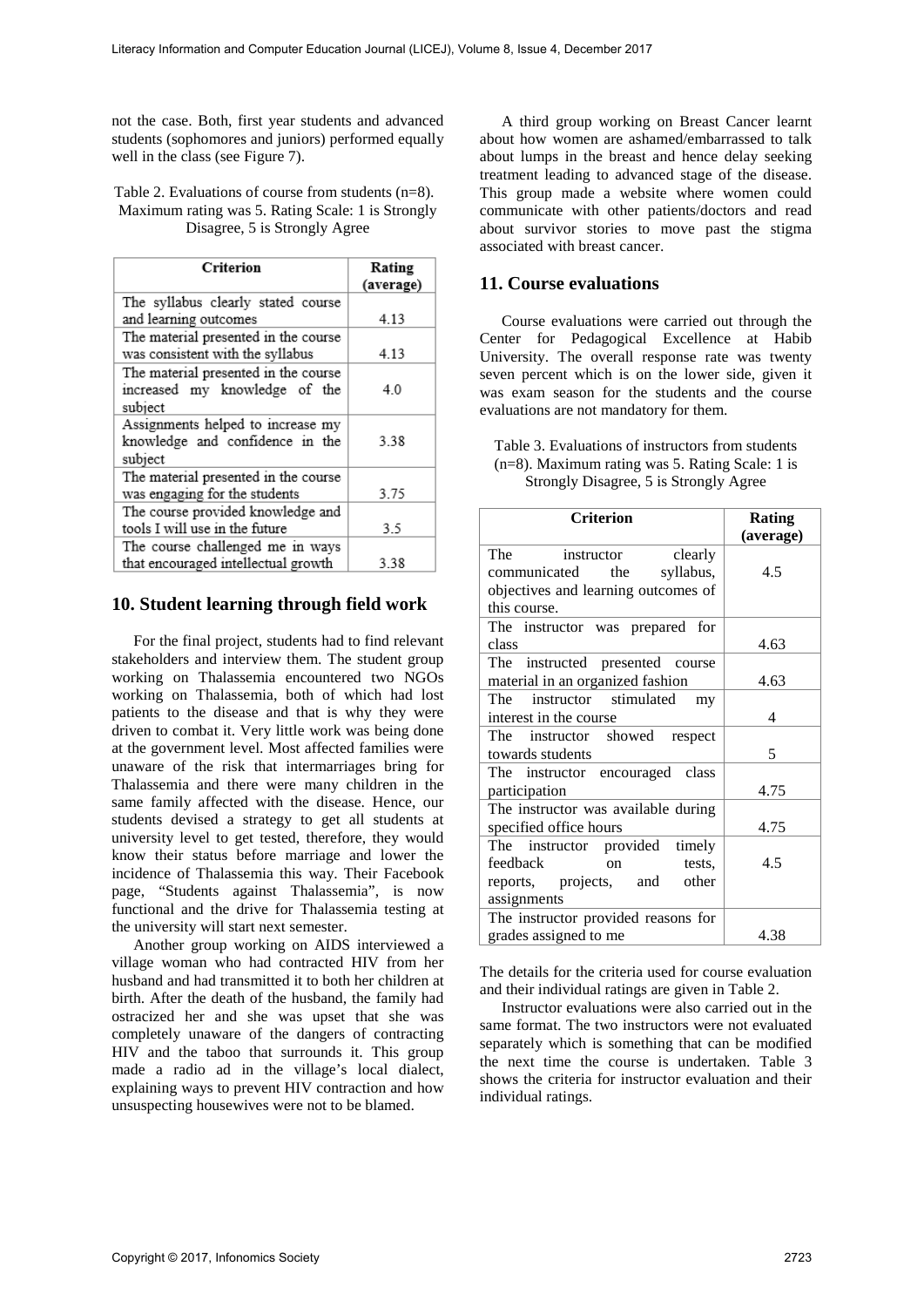As part of the evaluation form, students were allowed to give longer responses/comments to some open-ended questions which are shown in Table 4. There was positive as well as negative feedback all of which will help improve the course for the next offering.

#### **12. Future improvements**

This course still has a lot of room for improvement. The concentration on cell biology aspect can be reduced and more content on public health and design can be incorporated.

Table 4. Excerpts from student responses to open ended questions in the evaluation form (n=8)

**Please comment on what worked well for you in this course**

- The engaging and friendly environment of the class
- The discovery of broader perspective in terms of public health and awareness.
- Exposure to research material on international level
- The videos as resources aided in explaining the material, however there was a lot of information to digest altogether. The practice worksheets helped out a lot as well, as well as the project

**Please comment on what aspects of the course could be improved**

- Large amount of Research and Field Project burden
- The component of Public Health should be introduced in the beginning of the semester. So instead of giving the designing work towards the last weeks, it should be given in the beginning so students have more time to work on it
- More activities, not tests and quizzes but instrcutors' method of engaging the class was very helpful and effective

Lab tours can be arranged to demonstrate the application of the scientific concepts and to broaden the students' vision. Visits to public health departments can be beneficial as well. Based on students' feedback, the project work can be introduced earlier in the course so there is ample time for stakeholder interviews and feedback. Focus on exams as part of assessment criteria can be removed and replaced with practical assignments and more weightage for project work. More active learning tools can be integrated for generating interest in scientific fields.

Another important feature that we hope to include is the activity-based learning provided by a newly designed space at Habib University known as the Playground. It is part of Habib's Centre for Transdisciplinarity, Design & Innovation. This newly renovated space contains essential elements to facilitate creative collaborative work. A major goal of the Playground is to remove barriers between various design and making facilities on campus and to facilitate faculty and student learning across disciplines. As such, the Playground, through its soft prototyping facilities, works as the gateway to all design and making facilities on campus, and is in the process of developing graduated curricula for all available skills. The space currently offers three dynamic zones for hosting workshops, pop-ups and studio sessions with flexible seating and working options.

## **13. Conclusion**

The course intended to educate the basic concepts of human cell biology to the students, so they could develop a better understanding of diseases. The students were further trained to generate innovative ways to communicate health-related significant information to the common man without deviating from scientific facts. These communication pieces were intended to create awareness about the prevalent diseases, avail preventive/treatment options, or remove societal stigmas so treatment could be sought at an earlier stage. The analysis of final grade shows that while prior knowledge helped students in class (and reflected in higher grade bands), other factors (major, area of study and year of study) did not appear to have a decisive effect on their grades. The active learning methods, a focus on learning through field work, and contribution of nonbiological components towards the final grade all play a role in explaining the outcomes.

# **14. Acknowledgements**

The Habib University provided support for the development of this study. We are grateful to both, the School of Science and Engineering, and the School of Arts, Humanities and Social Sciences, for encouraging collaborative efforts towards teaching and learning.